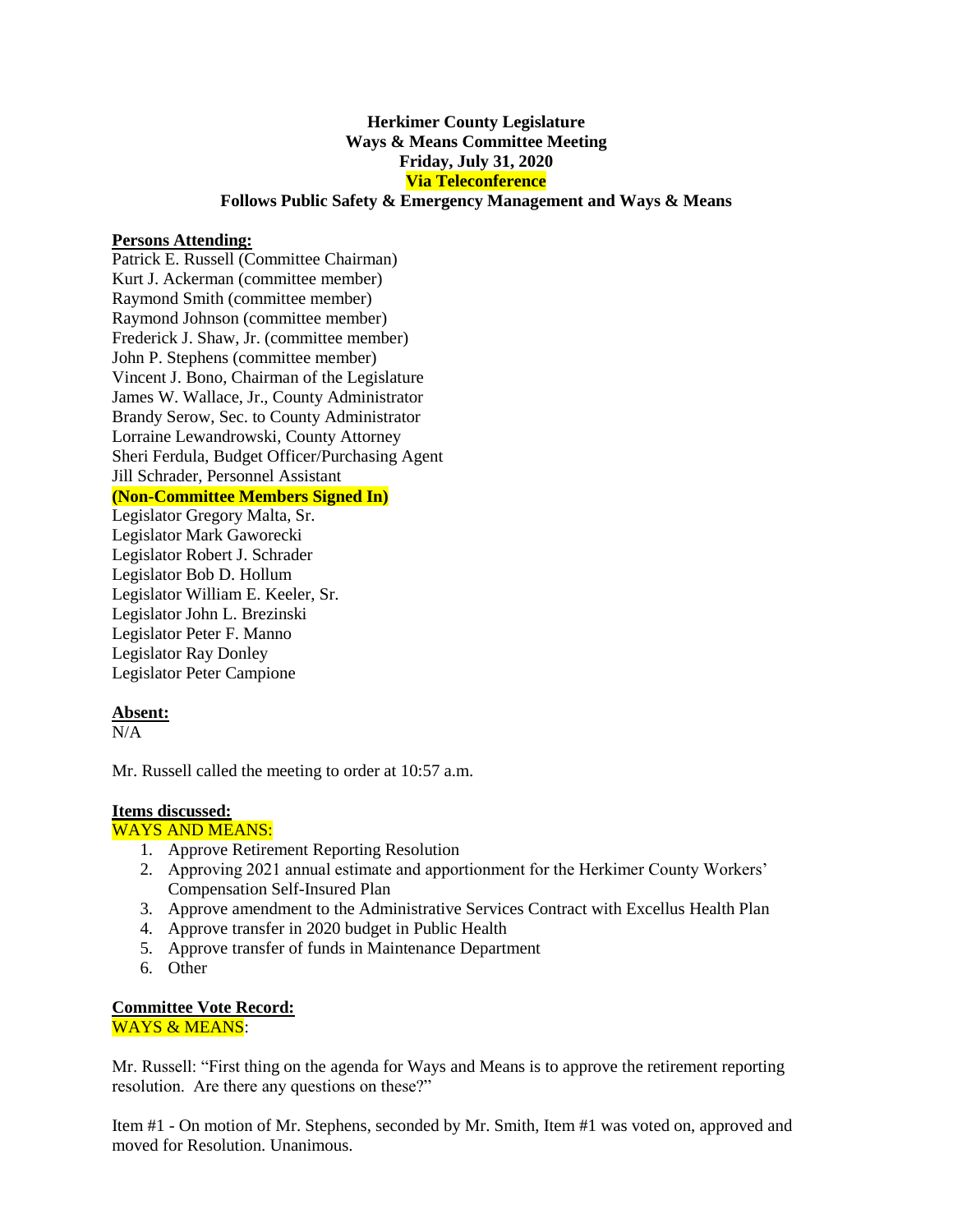Mr. Russell: "Number two, approving 2021 annual estimate and apportionment for the Herkimer County Workers' Compensation Self-Insured Plan. Did Jill want to speak on this?"

Jill Schrader: "I can speak on it. Steve submitted a letter to the Legislature on July 7<sup>th</sup>. The 2021 budget it states is 8.1% lower than the 2020 budget. He does explain some reasoning's on these. I can say that numbers are down slightly from last year at this time, no medical claims are open, and no large surgeries have been had in the first two quarters. The admin fee is staying the same."

Item #2 - On motion of Mr. Shaw, seconded by Mr. Smith, Item #2 was voted on, approved and moved for Resolution. Unanimous.

Mr. Russell: "Number three, approve amendment to the Administrative Services Contract with Excellus Health Plan."

Jill Schrader: "I can brief you a little bit on the clinical concierge program. Did you want me to give you an outline of what it is?"

Jim Wallace: "I think that would be helpful."

Jill Schrader: "The clinical concierge program targets anybody that can have a change on the current pharmacy prescription that they have. The change can be as small as taking a caplet to taking a tablet and that will produce savings on our actual pharmacy plan. The plan is looked at, individuals are targeted, and the pharmacy contacts the doctor writing the script and offers a lower cost option for that. The plan itself is \$1.75 per member per month. If the clinical savings are higher than the per cost per member savings for us, Excellus will refund that money back."

Item #3 - On motion of Mr. Smith, seconded by Mr. Shaw, Item #3 was voted on, approved and moved for Resolution. Unanimous.

Mr. Russell: "Number four, approve transfer in 2020 budget in Public Health. Do we need any discussion on this or what it is about?"

Jim Wallace: "Christina or Sheri?"

Christina Cain: "Yeah this is just the transfer from the supply line to the salary line."

Jim Wallace: "For emergency preparedness."

Item #4 - On motion of Mr. Shaw, seconded by Mr. Stephens, Item #4 was voted on, approved and moved for Resolution. Unanimous.

Mr. Russell: "Approve transfer of funds in Maintenance Department."

Sheri Ferdula: "If you remember we moved John, the Maintenance Mechanic for the jail from the Sheriff's salaries into Don's, this is just moving the money over so he can cover that for the rest of the year."

Item #5 - On motion of Mr. Johnson, seconded by Mr. Smith, Item #5 was voted on, approved and moved for Resolution. Unanimous.

Mr. Russell: "Approve appropriation for South Washington Street parking lot."

Jim Wallace: "That got withdrawn."